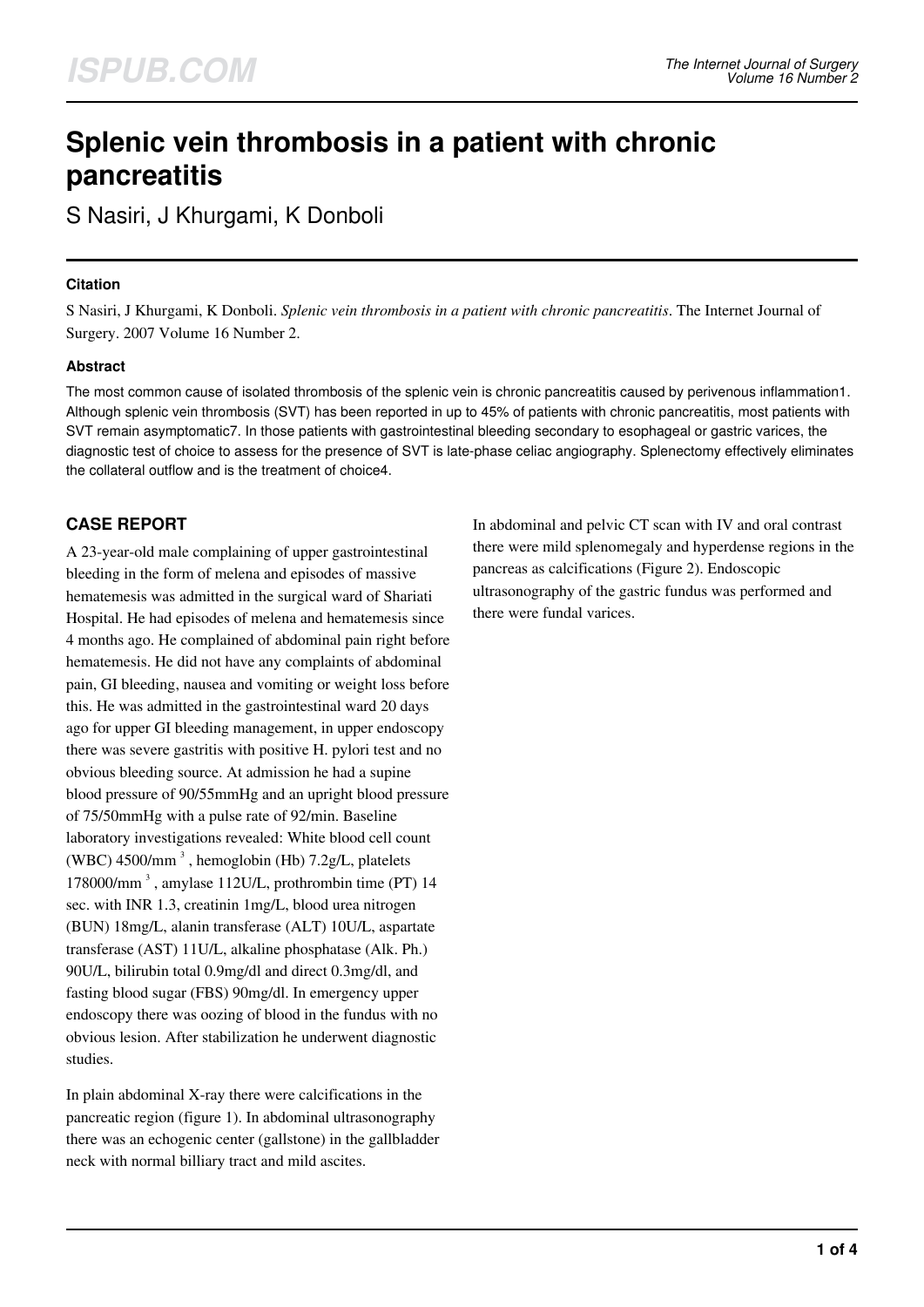## **Figure 1**

Figure 1: Plain abdominal X-ray.



## **Figure 2**

Figure 2: Abdominal CT scan with pancreatic calcification.



With a probable diagnosis of splenic vein thrombosis, Doppler ulrtrasonography was performed and there was splenic vein thrombosis up to the communication of splenic vein and superior mesenteric vein, with patent portal vein and numerous collaterals around the spleen. These findings

were confirmed in magnetic resonance venography (MRV) (figure 3). The patient underwent splenectomy with a good post-operative period with no complications and was discharged on post-operative day 4 with good general condition.

## **Figure 3**

Figure 3: MR venography with slenic vein thrombosis.



# **DISCUSSION**

Sinistral, or left-sided, portal hypertension caused by splenic vein thrombosis (SVT) can result in massive gastrointestinal (GI) bleeding from esophageal or gastric varices or hypertensive gastropathy. Isolated SVT develops most often in patients with acute or chronic pancreatitis  $<sub>1</sub>$  or pancreatic</sub> carcinoma 2. Unlike patients with generalized portal hypertension, most patients with SVT are asymptomatic and have normal hepatic function. Splenic vein thrombosis should be suspected in the following groups of patients: (1) those with a history of pancreatitis and newly diagnosed GI bleeding, (2) patients with splenomegaly but no portal hypertension, cirrhosis, or hematologic disease, and (3) individuals with isolated gastric varices  $_3$ . There are many other causes of GI bleeding in patients with chronic pancreatitis, including pseudoaneurysms, pseudocysts, hemosuccus pancreaticus, peptic ulcer disease, gastritis, and Mallory-Weiss tears.

Splenic vein thrombosis in acute or chronic pancreatitis results from perivenous inflammation caused by the anatomic location of the splenic vein along the entire posterior aspect of the pancreatic tail, where it lies in direct contact with the peripancreatic inflammatory tissue. The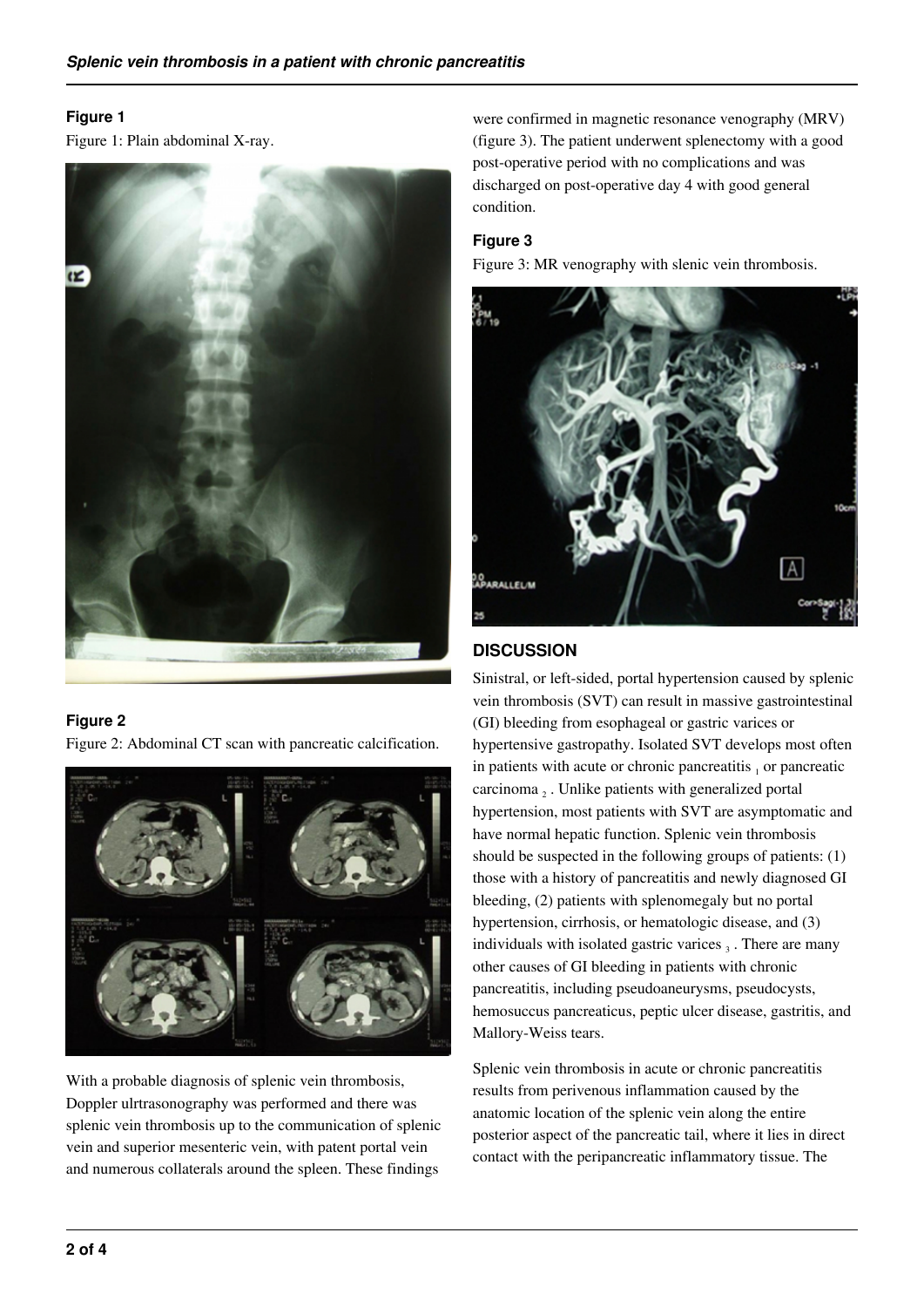exact mechanism of thrombosis is likely multifactorial, including both intrinsic endothelial damage from inflammatory or neoplastic processes and extrinsic damage secondary to venous compression from fibrosis, adjacent pseudocysts, or edema 1. Obstruction of the splenic vein may also be caused by enlarged retroperitoneal lymph nodes or by pancreatic or perisplenic nodes that are located near the splenic artery, superior to the splenic vein. These nodes lie adjacent to the pancreas and the splenic vein and compress the splenic vein when involved in an inflammatory or neoplastic process 3.

Although early reports found that the most common cause of SVT was pancreatic carcinoma $_4$ , more recent reviews have discovered acute or chronic pancreatitis, particularly in the caudal pancreas, to be the probable cause of SVT in the majority of cases 1,3,5. The relatively lower incidence of SVT in patients with pancreatic carcinoma as compared to pancreatitis may be secondary to its well-localized nature, in contrast to the diffuse inflammation of pancreatitis; pancreatitis is the initiating event in approximately 60%  $_{3,6}$ of patients, although the diagnosis of SVT in these cases is not always made during the acute attack. This suggests that repeated indolent episodes of pancreatitis result in SVT. Other causes of SVT include adenopathy from metastatic carcinoma, lymphoma, and iatrogenic causes after surgery such as splenectomy, partial gastrectomy, and distal splenorenal shunt  $_{3,5,6}$ .

Because removal of the spleen eliminates venous collateral outflow and thereby decompresses surrounding varices, splenectomy is the treatment of choice for isolated SVT  $_4$ . In patients with acutely bleeding varices from isolated SVT, urgent splenectomy should be performed, both because of the lack of other effective options and because isolated gastric varices have a greater potential for exsanguinating hemorrhage than esophageal varices  $_7$ .

# **CORRESPONDENCE TO**

Dr. Shirzad Nasiri General Surgery Ward, Shariati Hospital, North Kargar St., Tehran, Iran. E-mail: nasiri@razi.tums.ac.ir Tel: +98-2184902450

## **References**

1. Bernades P, Baits A, Levy P, et al. Splenic portal venous obstruction in chronic pancreatitis. Dig. Sci. 1992;37:340-346 2. Leger L, Lenriot JP, Lemaigra G. L'hypertension et la stase portales segmentaires dans les pancreatites chroniques. A propos de 126 cas examinés par splenoportographie et spleno-manometrie. J.Chir. 1968;95:599-608 3. Moosa AR, Gadd MA, Isolated splenic vein thrombosis. World J. Surg. 1985;9:348-390 4. Sutton JP, Yarborough DY, Richards JT. Isolated splenic vein occlusion. Arch. Surg. 1970;100:623-630 5. Evans GRD, Yellin AE, Weaver FA, et al. Sinistral (leftsided) portal hypertension. Am. Surg. 1990;56:758-763 6. Madsen MS, Petersen TH, Sommer H. Segmental portal hypertension. Ann. Surg. 1996;204:72-77 7. Sharon M. Weber, Layton F. Rikkers. Splenic vein thrombosis and gastrointestinal bleeding in chronic pancreatitis. World J. Surg. 2003;27:1271-1274